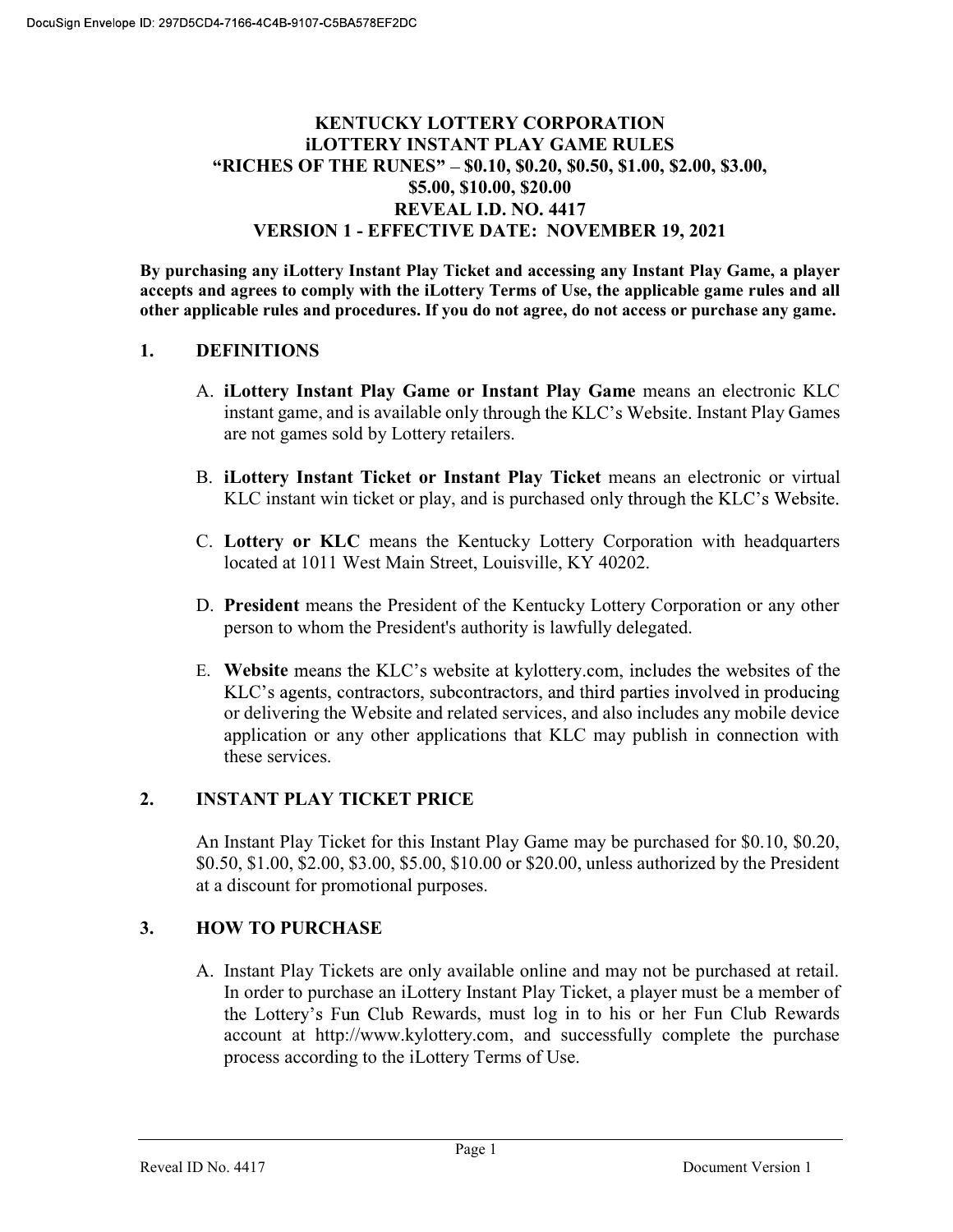- B. To purchase an Instant Play Ticket, the player must be at least 18 years of age, have a valid Kentucky address, be physically located within the Commonwealth of Kentucky at the time of the purchase, have a properly registered account, and be using player's own account to purchase a ticket. The KLC may deem invalid any purchases made in violation of these requirements, the iLottery Terms of Use, or other applicable rules, and may refuse to award the prize.
- C. All sales are final. Once the purchase is completed, the player may not cancel the purchase. The player is solely responsible for ensuring that he or she has selected the correct lottery game and all options relating to that game, including, but not limited to, game ticket, number of tickets, and price of tickets. Purchases made in error will not be refunded.
- D. Player is solely responsible for obtaining and maintaining any equipment and connectivity necessary to access the Website and purchase an Instant Play Ticket. Games may not be available on certain devices due to operating requirements associated with the Games. The Lottery makes no representations or warranties as to a player's ability to access, purchase, and play any game, or that the Website or games will display correctly on all devices on which they can be viewed.
- E. Players may have the option to "Buy Now" or "Try Now." By design, the Game play and player experience are the same, although there are important differences. By choosing "Buy Now," the player elects to purchase the Instant Play Ticket, and the purchase value will be deducted from the player's account. Once confirmed, Instant Play Ticket purchases cannot be voided or cancelled. If a Game player chooses "Try Now," the player acknowledges that he or she is playing a trial version of the Instant Play Game; the player is not purchasing an Instant Play Ticket, and the player will not be awarded a cash prize even though the Game results may reveal a prize.

# 4. HOW TO PLAY

The object of Riches of the Runes is to find four (4) or more Rainbow Gems and win a prize.

To begin play, the player must select their price point before purchasing the game, and then the player must complete the purchase process set out in the iLottery Terms of Use. The outcome of the player's ticket is determined at the time of the ticket purchase. At the start of the game Riches of the Runes will reveal fifteen (15) Stones, a Prize table, a Rune Bonus Collection Box, and an Amulet Bonus Collection Box, and a REVEAL ALL button. Press each Glowing Stone to reveal a Rainbow Gem or a Green Gem. Each revealed symbol may have a Rune sub-symbol or an Amulet sub-symbol. Press REVEAL ALL to play automatically.

Reveal four (4) or more Rainbow Gems to win the corresponding prize indicated on the Prize table. Revealing more Rainbow Gems increases the prize amount.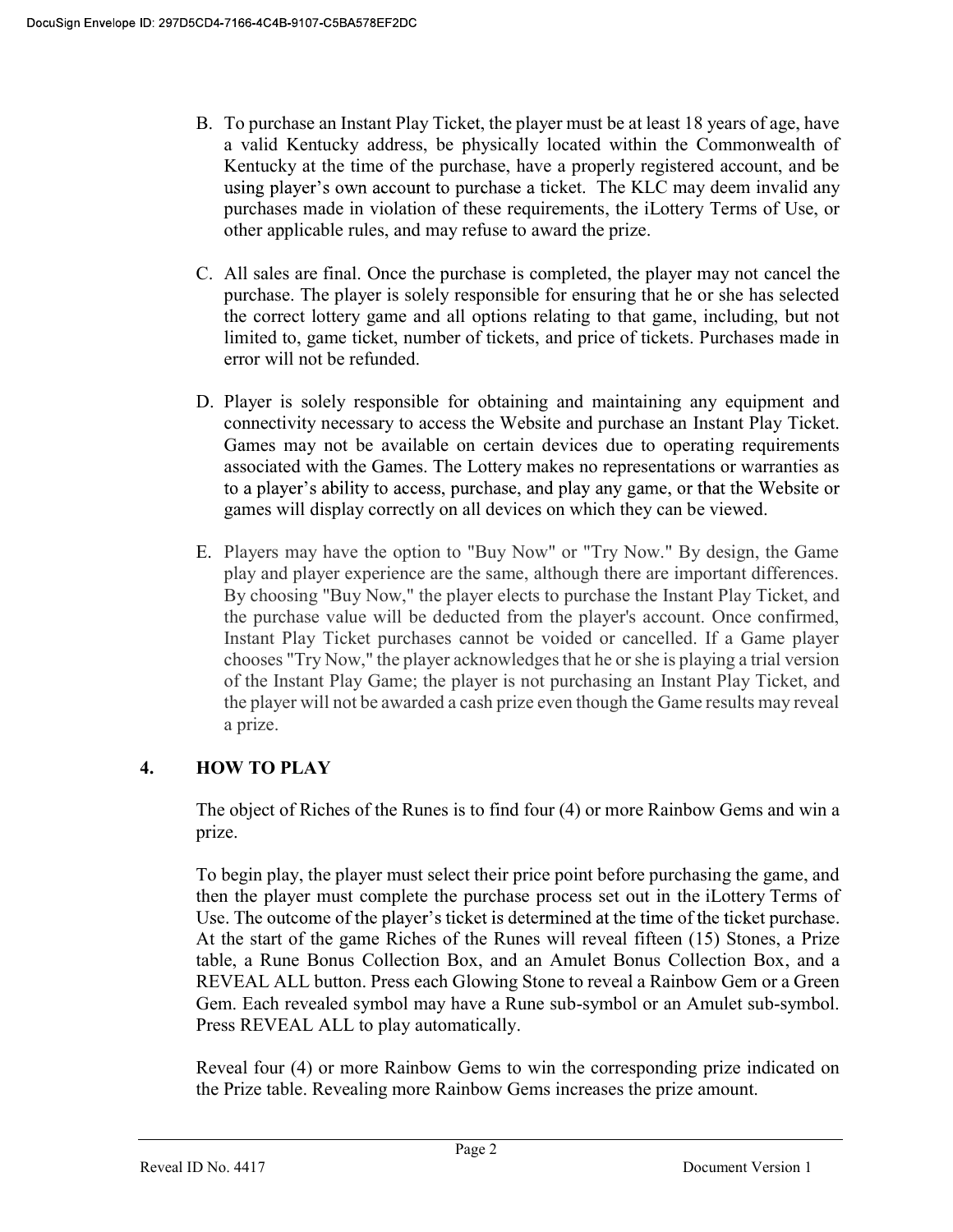Collect four (4) Rune symbols to trigger the Rune Bonus. Eight (8) Stones are displayed. Select four (4) Stones to reveal a Rune. If the revealed Rune matches one (1) of the Runes on the portal, a corresponding prize is awarded, or an Amulet symbol is collected.

Collect four (4) Amulet symbols in the Main game or the Rune Bonus to trigger the Amulet Bonus. Select an Amulet to reveal a Multiplier, which is applied to the total game win.

Play ends when all symbols are revealed and all bonus games are completed. A message appears indicating the game's outcome.

# 5. DETERMINATION OF PRIZE WINNERS

- A. iLottery Instant Play Games are games of chance, and the outcome of a play in the case of any Game is determined by the system at the point of purchase and is not affected by the skill, judgment or action of the player. The system distributes outcomes based on the probabilities within the prize structure. The overall chances of winning in a Game at each prize level are determined by the prize structure. Outcome will not be affected by a disconnection from the system after point of purchase.
- B. The revealing of the play symbols on the Instant Play Ticket does not determine if the Instant Play Ticket is a winning Ticket. The revealing of the play symbols is for entertainment purposes only.
- C. A player who validly purchases an iLottery Instant Play Ticket using his or her Fun Club Rewards account, and according to these rules and the iLottery Terms of Use, is the owner of the iLottery Instant Play Ticket, is entitled to any prize won on that ticket, subject to all requirements necessary to claim the prize. An iLottery Instant Play Ticket is a NOT bearer instrument. Neither the electronic record of purchase, nor any other confirmation of the purchase is a bearer instrument. An iLottery Instant Play Ticket may not be assigned or transferred, except as allowed or required by law.
- D. If an iLottery Instant Game play is not played out to completion for any reason, including the interruption of the player, loss of connectivity during game play or Game termination by the Lottery, the player will be notified by email that the Game has not been completed and that the Game will be available for a specified time. If the play is not completed within that time, play will be completed automatically by the system on the player's behalf to reveal the outcome determined at the point of purchase. The player will be notified by email of such outcome, and the prize claim and payment process remains the same, whether player plays the game to completion or the game is completed automatically.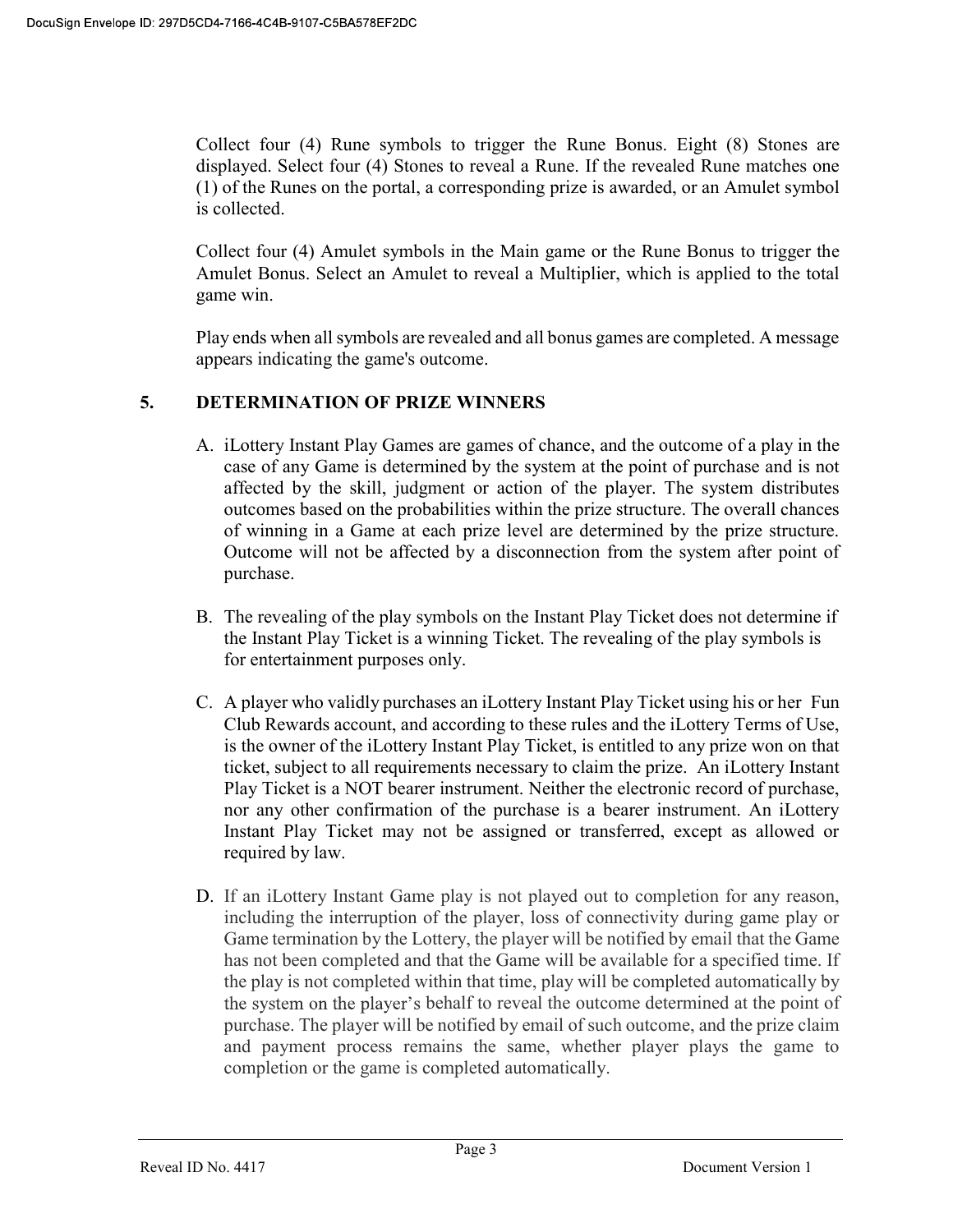### 6. PRIZE STRUCTURES AND ODDS

Duplicate prize amounts indicate multiple ways to win the same prize amount; different odds may apply to each way to win.

#### **PRICE: \$0.10**

| <b>Prize Value</b> | <b>Odds Per Play</b>  |
|--------------------|-----------------------|
| \$400.00           | 1:2,000,000.00        |
| \$200.00           | 1:1,000,000.00        |
| \$160.00           | 1:666,666.67          |
| \$120.00           | 1:500,000.00          |
| \$80.00            | 1:400,000.00          |
| \$40.00            | 1:200,000.00          |
| \$20.00            | 1: 133, 333.33        |
| \$15.00            | 1:100,000.00          |
| \$12.00            | 1:80,000.00           |
| \$10.00            | 1:20,000.00           |
| \$9.00             | 1:13,333.33           |
| \$8.00             | 1:10,000.00           |
| \$7.00             | 1:6,666.67            |
| \$6.00             | 1:5,000.00            |
| \$5.50             | 1:4,000.00            |
| \$5.00             | 1:3,333.33            |
| \$4.75             | 1:3,076.92            |
| \$4.50             | 1:2,857.14            |
| \$4.25             | 1:2,666.67            |
| \$4.00             | 1:2,500.00            |
| \$3.75             | 1:2,222.22            |
| \$3.50             | 1:2,000.00            |
| \$3.25             | 1:1,818.18            |
| \$3.00             | 1:1,666.67            |
| \$2.75             | 1:1,538.46            |
| \$2.50             | 1:1,428.57            |
| \$2.25             | 1:1,333.33            |
| \$2.00             | 1:571.43              |
| \$1.75             | 1:400.00              |
| \$1.50             | $\overline{1:}266.67$ |
| \$1.25             | 1:222.22              |
| \$1.20             | 1:200.00              |
| \$1.00             | 1:4,000.00            |
| \$0.95             | 1:3,333.33            |
| \$0.90             | 1:2,857.14            |
| \$0.85             | 1:2,500.00            |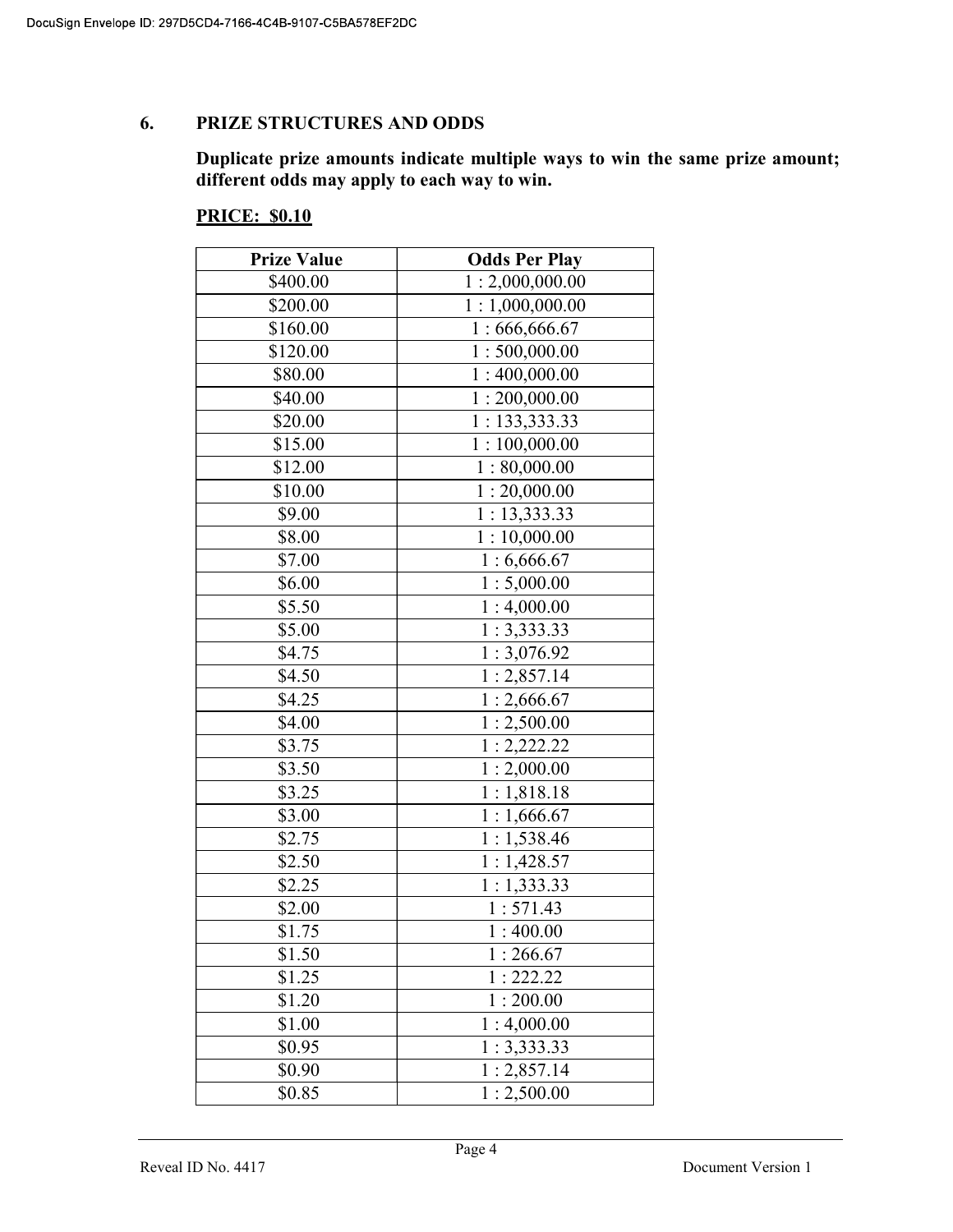| <b>Prize Value</b> | <b>Odds Per Play</b> |
|--------------------|----------------------|
| \$0.80             | 1:2,222.22           |
| \$0.75             | 1:2,000.00           |
| \$0.70             | 1:1,818.18           |
| \$0.65             | 1:1,666.67           |
| \$0.60             | 1:1,538.46           |
| \$0.55             | 1:1,428.57           |
| \$0.50             | 1:1,333.33           |
| \$0.45             | 1:1,000.00           |
| \$0.40             | 1:666.67             |
| \$0.35             | 1:400.00             |
| \$0.30             | 1:266.67             |
| \$0.25             | 1:200.00             |
| \$0.20             | 1:57.14              |
| \$0.15             | 1:11.87              |
| \$0.10             | 1:12.20              |

| OVERALL GAME ODDS:  | 440    |
|---------------------|--------|
| $PRIZE$ $PAYO$ $UT$ | 85.00% |

# PRICE: \$0.20

| <b>Prize Value</b> | <b>Odds Per Play</b> |
|--------------------|----------------------|
| \$800.00           | 1:2,000,000.00       |
| \$400.00           | 1:1,000,000.00       |
| \$320.00           | 1:666,666.67         |
| \$240.00           | 1:500,000.00         |
| \$160.00           | 1:400,000.00         |
| \$80.00            | 1:200,000.00         |
| \$40.00            | 1: 133, 333.33       |
| \$30.00            | 1:100,000.00         |
| \$24.00            | 1:80,000.00          |
| \$20.00            | 1:20,000.00          |
| \$18.00            | 1:13,333.33          |
| \$16.00            | 1:10,000.00          |
| \$14.00            | 1:6,666.67           |
| \$12.00            | 1:5,000.00           |
| \$11.00            | 1:4,000.00           |
| \$10.00            | 1:3,333.33           |
| \$9.50             | 1:3,076.92           |
| \$9.00             | 1:2,857.14           |
| \$8.50             | 1:2,666.67           |
| \$8.00             | 1:2,500.00           |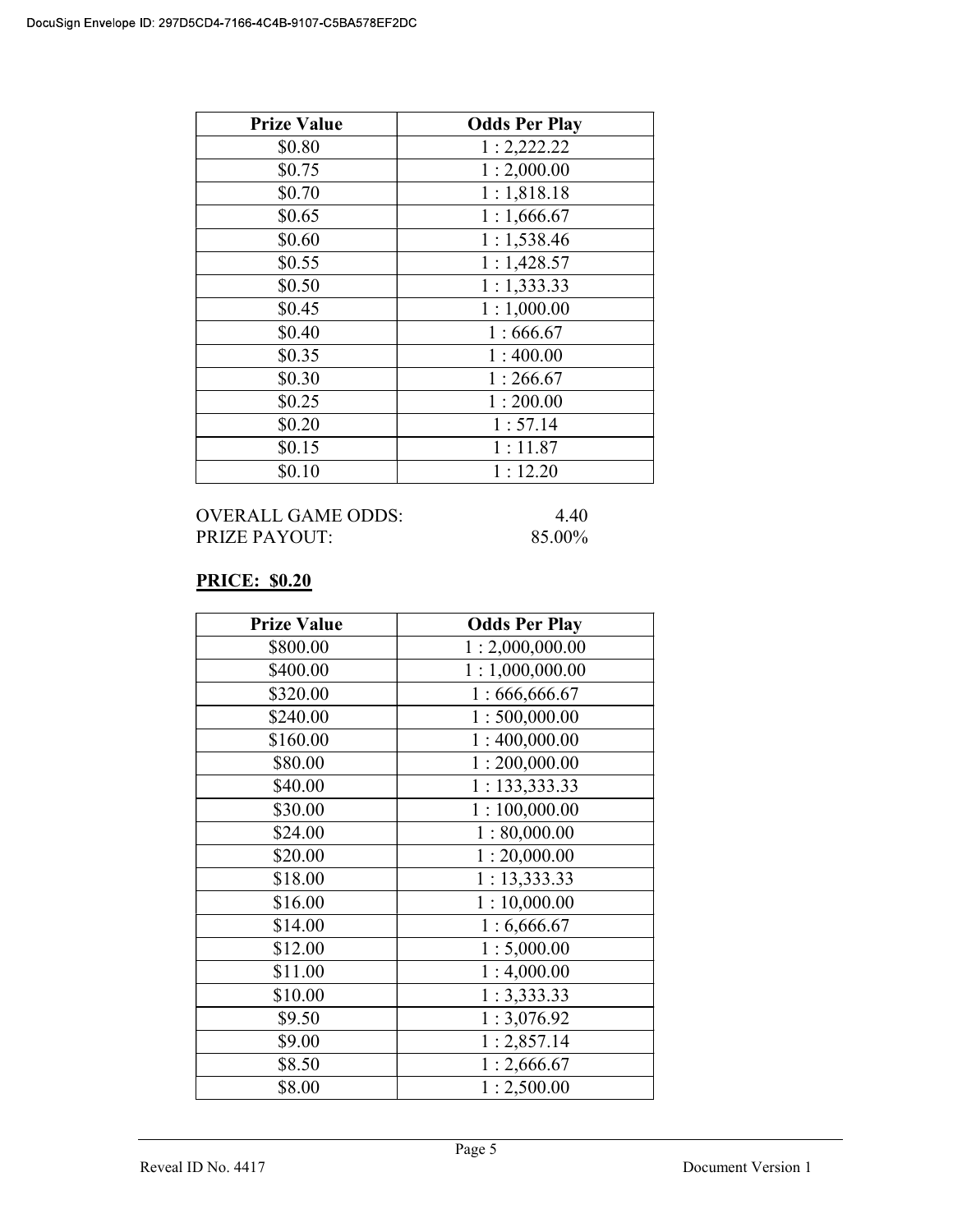| <b>Prize Value</b> | <b>Odds Per Play</b>     |
|--------------------|--------------------------|
| \$7.50             | 1:2,222.22               |
| \$7.00             | 1:2,000.00               |
| \$6.50             | 1:1,818.18               |
| \$6.00             | $\overline{1:1,666.67}$  |
| \$5.50             | 1:1,538.46               |
| \$5.00             | 1:1,428.57               |
| \$4.50             | 1:1,333.33               |
| \$4.00             | 1:571.43                 |
| \$3.50             | 1:400.00                 |
| \$3.00             | 1:266.67                 |
| \$2.50             | 1:222.22                 |
| \$2.40             | 1:200.00                 |
| \$2.00             | 1:4,000.00               |
| \$1.90             | 1:3,333.33               |
| \$1.80             | 1:2,857.14               |
| $\sqrt{$1.70}$     | 1:2,500.00               |
| \$1.60             | 1:2,222.22               |
| \$1.50             | 1:2,000.00               |
| \$1.40             | 1:1,818.18               |
| \$1.30             | 1:1,666.67               |
| \$1.20             | 1:1,538.46               |
| \$1.10             | $\overline{1}: 1,428.57$ |
| \$1.00             | 1:1,333.33               |
| \$0.90             | 1:1,000.00               |
| \$0.80             | 1:666.67                 |
| \$0.70             | 1:400.00                 |
| \$0.60             | 1:266.67                 |
| \$0.50             | 1:200.00                 |
| \$0.40             | 1:57.14                  |
| \$0.30             | 1:11.87                  |
| \$0.20             | 1:12.20                  |

OVERALL GAME ODDS: 4.40<br>PRIZE PAYOUT: 85.00% PRIZE PAYOUT:

# PRICE: \$0.50

| <b>Prize Value</b> | <b>Odds Per Play</b> |
|--------------------|----------------------|
| \$2,000.00         | 1:2,000,000.00       |
| \$1,000.00         | 1:1,000,000.00       |
| \$800.00           | 1:666,666.67         |
| \$600.00           | 1:500,000.00         |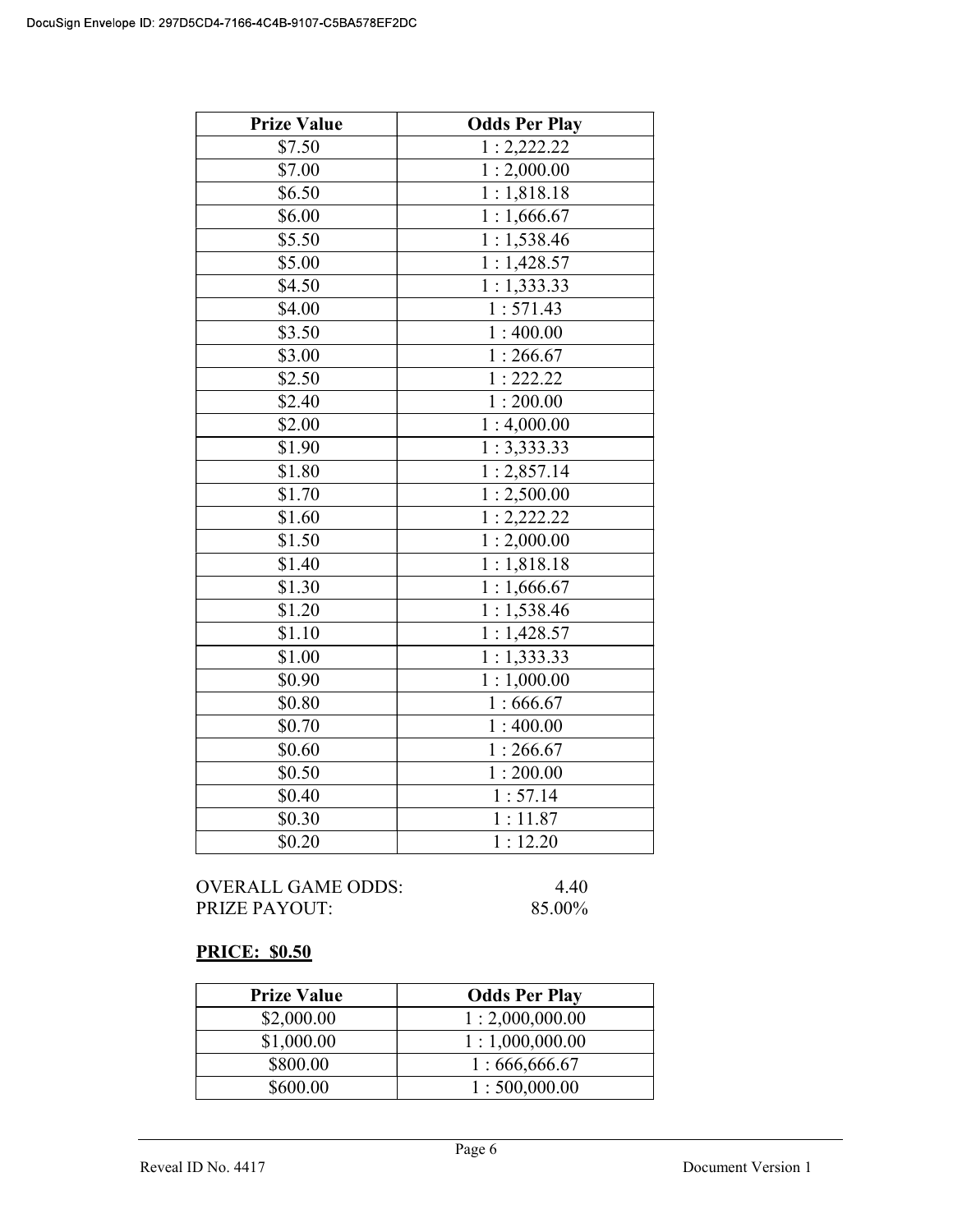| <b>Prize Value</b> | <b>Odds Per Play</b>     |
|--------------------|--------------------------|
| \$400.00           | 1:400,000.00             |
| \$200.00           | 1:200,000.00             |
| \$100.00           | 1: 133,333.33            |
| \$75.00            | 1:100,000.00             |
| \$60.00            | 1:80,000.00              |
| \$50.00            | 1:20,000.00              |
| \$45.00            | 1:13,333.33              |
| \$40.00            | 1:10,000.00              |
| \$35.00            | 1:6,666.67               |
| \$30.00            | 1:5,000.00               |
| \$27.50            | 1:4,000.00               |
| \$25.00            | 1:3,333.33               |
| \$23.75            | 1:3,076.92               |
| \$22.50            | 1:2,857.14               |
| \$21.25            | 1:2,666.67               |
| \$20.00            | 1:2,500.00               |
| \$18.75            | 1:2,222.22               |
| \$17.50            | 1:2,000.00               |
| \$16.25            | 1:1,818.18               |
| \$15.00            | $\overline{1}: 1,666.67$ |
| \$13.75            | 1:1,538.46               |
| \$12.50            | 1:1,428.57               |
| \$11.25            | 1:1,333.33               |
| \$10.00            | 1:571.43                 |
| \$8.75             | 1:400.00                 |
| \$7.50             | 1:266.67                 |
| \$6.25             | 1:222.22                 |
| \$6.00             | 1:200.00                 |
| \$5.00             | 1:4,000.00               |
| \$4.75             | 1:3,333.33               |
| \$4.50             | 1:2,857.14               |
| \$4.25             | 1:2,500.00               |
| \$4.00             | 1:2,222.22               |
| \$3.75             | 1:2,000.00               |
| \$3.50             | $\overline{1}: 1,818.18$ |
| \$3.25             | 1:1,666.67               |
| \$3.00             | 1:1,538.46               |
| \$2.75             | 1:1,428.57               |
| \$2.50             | $\overline{1}: 1,333.33$ |
| \$2.25             | 1:1,000.00               |
| \$2.00             | 1:666.67                 |
| \$1.75             | 1:400.00                 |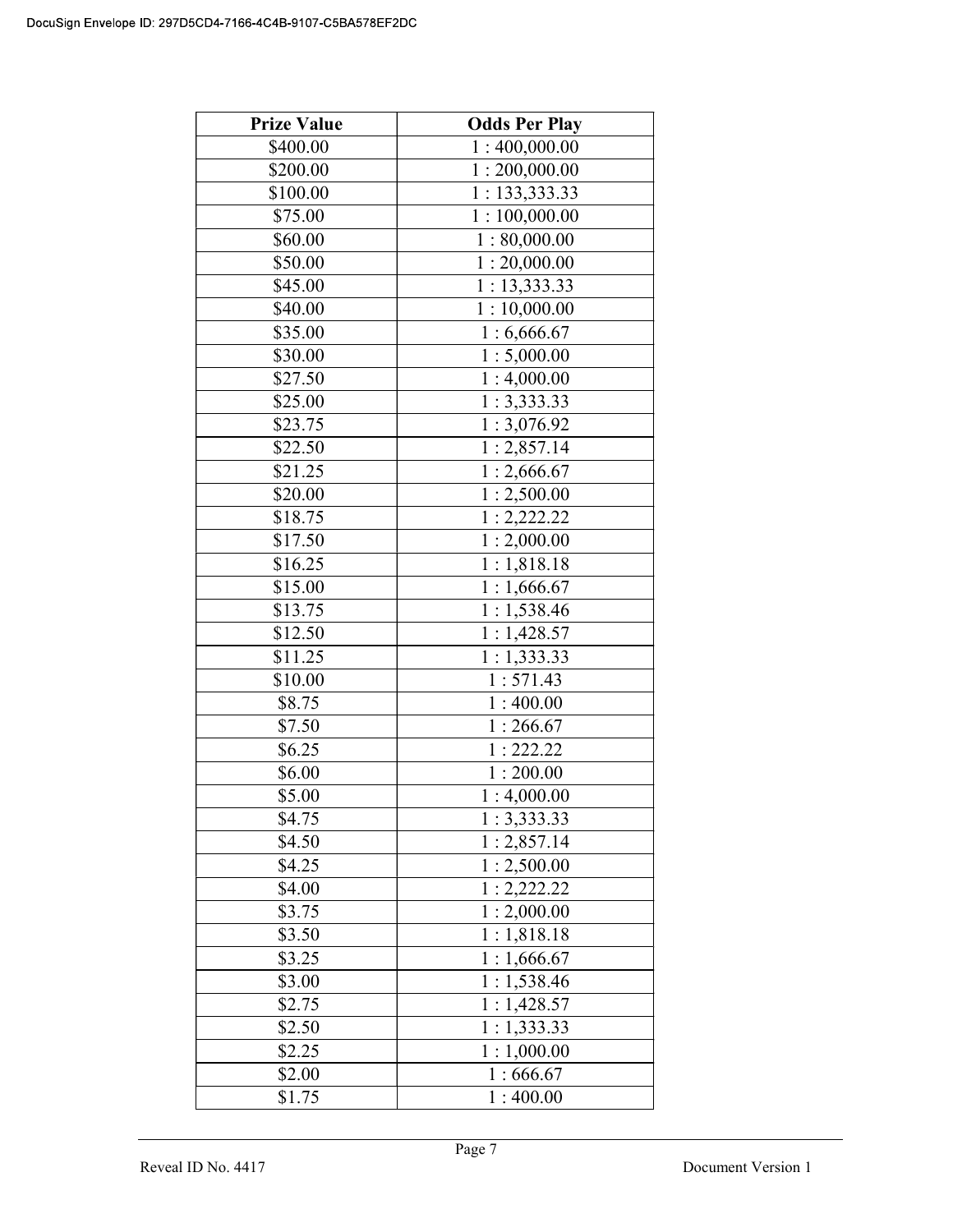| <b>Prize Value</b> | <b>Odds Per Play</b> |
|--------------------|----------------------|
| \$1.50             | 1:266.67             |
| \$1.25             | 1:200.00             |
| \$1.00             | 1:57.14              |
| \$0.75             | 1:11.87              |
| \$0.50             | 1:12.20              |

OVERALL GAME ODDS: 4.40 PRIZE PAYOUT: 85.00%

# PRICE: \$1.00

| <b>Prize Value</b> | <b>Odds Per Play</b>      |
|--------------------|---------------------------|
| \$4,000.00         | 1:2,000,000.00            |
| \$2,000.00         | 1:1,000,000.00            |
| \$1,600.00         | 1:666,666.67              |
| \$1,200.00         | 1:500,000.00              |
| \$800.00           | $\overline{1:}400,000.00$ |
| \$400.00           | 1:200,000.00              |
| \$200.00           | 1: 133,333.33             |
| \$150.00           | 1:100,000.00              |
| \$120.00           | 1:80,000.00               |
| \$100.00           | $\overline{1:20,000.00}$  |
| \$90.00            | 1: 13,333.33              |
| \$80.00            | 1:10,000.00               |
| \$70.00            | 1:6,666.67                |
| \$60.00            | 1:5,000.00                |
| \$55.00            | 1:4,000.00                |
| \$50.00            | 1:3,333.33                |
| \$47.50            | 1:3,076.92                |
| \$45.00            | 1:2,857.14                |
| \$42.50            | 1:2,666.67                |
| \$40.00            | 1:2,500.00                |
| \$37.50            | 1:2,222.22                |
| \$35.00            | 1:2,000.00                |
| \$32.50            | 1:1,818.18                |
| \$30.00            | 1:1,666.67                |
| \$27.50            | 1:1,538.46                |
| \$25.00            | 1:1,428.57                |
| \$22.50            | 1:1,333.33                |
| \$20.00            | 1:571.43                  |
| \$17.50            | 1:400.00                  |
| \$15.00            | 1:266.67                  |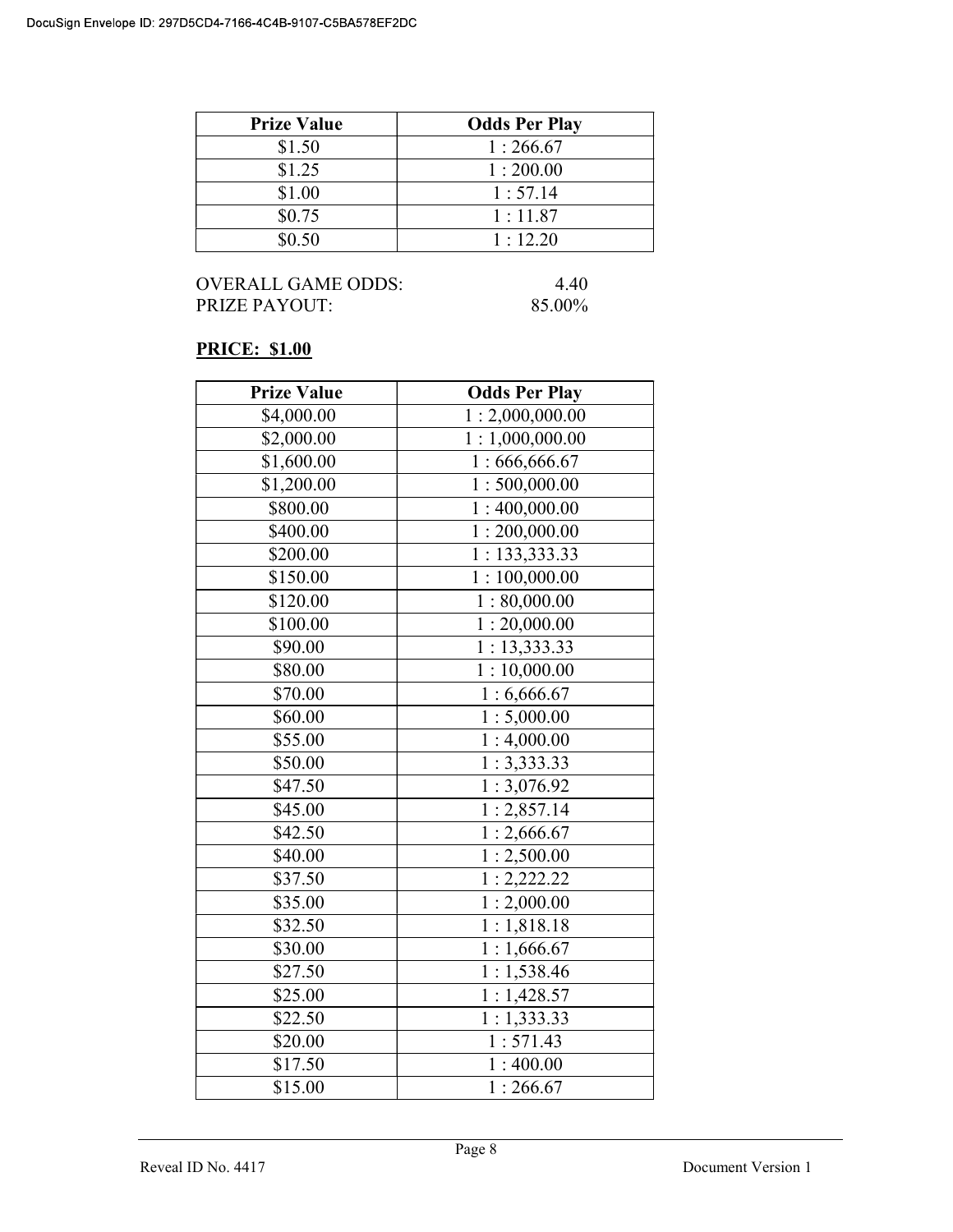| <b>Prize Value</b> | <b>Odds Per Play</b> |
|--------------------|----------------------|
| \$12.50            | 1:222.22             |
| \$12.00            | 1:200.00             |
| \$10.00            | 1:4,000.00           |
| \$9.50             | 1:3,333.33           |
| \$9.00             | 1:2,857.14           |
| \$8.50             | 1:2,500.00           |
| \$8.00             | 1:2,222.22           |
| \$7.50             | 1:2,000.00           |
| \$7.00             | 1:1,818.18           |
| \$6.50             | 1:1,666.67           |
| \$6.00             | 1:1,538.46           |
| \$5.50             | 1:1,428.57           |
| \$5.00             | 1:1,333.33           |
| \$4.50             | 1:1,000.00           |
| \$4.00             | 1:666.67             |
| \$3.50             | 1:400.00             |
| \$3.00             | 1:266.67             |
| \$2.50             | 1:200.00             |
| \$2.00             | 1:57.14              |
| \$1.50             | 1:11.87              |
| \$1.00             | 1:12.20              |

OVERALL GAME ODDS: 4.40 PRIZE PAYOUT: 85.00%

# PRICE: \$2.00

| <b>Prize Value</b> | <b>Odds Per Play</b> |
|--------------------|----------------------|
| \$8,000.00         | 1:2,000,000.00       |
| \$4,000.00         | 1:1,000,000.00       |
| \$3,200.00         | 1:666,666.67         |
| \$2,400.00         | 1:500,000.00         |
| \$1,600.00         | 1:400,000.00         |
| \$800.00           | 1:200,000.00         |
| \$400.00           | 1: 133,333.33        |
| \$300.00           | 1:100,000.00         |
| \$240.00           | 1:80,000.00          |
| \$200.00           | 1:20,000.00          |
| \$180.00           | 1:13,333.33          |
| \$160.00           | 1:10,000.00          |
| \$140.00           | 1:6,666.67           |
| \$120.00           | 1:5,000.00           |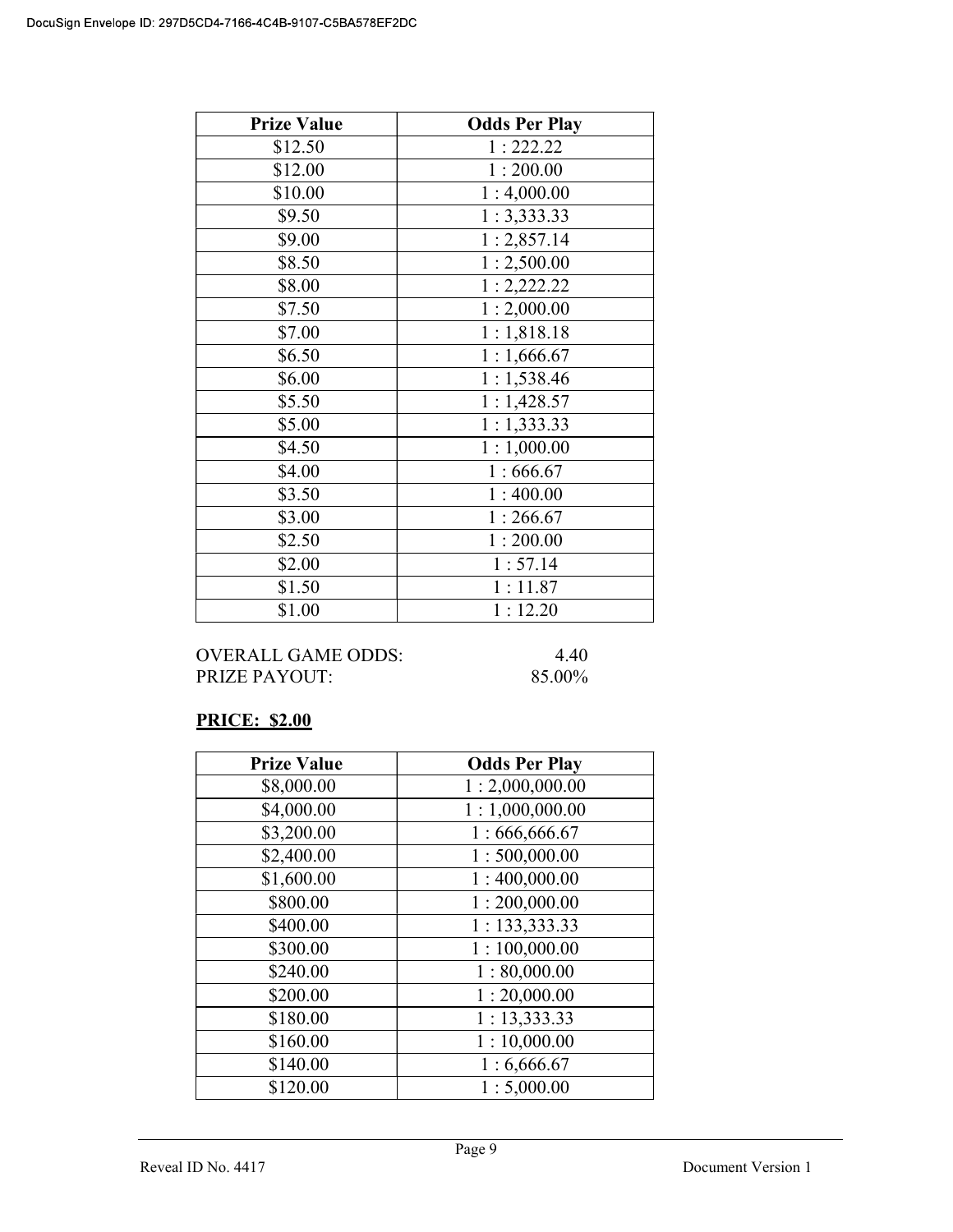| <b>Prize Value</b> | <b>Odds Per Play</b> |
|--------------------|----------------------|
| \$110.00           | 1:4,000.00           |
| \$100.00           | 1:3,333.33           |
| \$95.00            | 1:3,076.92           |
| \$90.00            | 1:2,857.14           |
| \$85.00            | 1:2,666.67           |
| \$80.00            | 1:2,500.00           |
| \$75.00            | 1:2,222.22           |
| \$70.00            | 1:2,000.00           |
| \$65.00            | 1:1,818.18           |
| \$60.00            | 1:1,666.67           |
| \$55.00            | 1:1,538.46           |
| \$50.00            | 1:1,428.57           |
| \$45.00            | 1:1,333.33           |
| \$40.00            | 1:571.43             |
| \$35.00            | 1:400.00             |
| \$30.00            | 1:266.67             |
| \$25.00            | 1:222.22             |
| \$24.00            | 1:200.00             |
| \$20.00            | 1:4,000.00           |
| \$19.00            | 1:3,333.33           |
| \$18.00            | 1:2,857.14           |
| \$17.00            | 1:2,500.00           |
| \$16.00            | 1:2,222.22           |
| \$15.00            | 1:2,000.00           |
| \$14.00            | 1:1,818.18           |
| \$13.00            | 1:1,666.67           |
| \$12.00            | 1:1,538.46           |
| \$11.00            | 1:1,428.57           |
| \$10.00            | 1:1,333.33           |
| \$9.00             | 1:1,000.00           |
| \$8.00             | 1:666.67             |
| \$7.00             | 1:400.00             |
| \$6.00             | 1:266.67             |
| \$5.00             | 1:200.00             |
| \$4.00             | 1:57.14              |
| \$3.00             | 1:11.87              |
| \$2.00             | 1:12.20              |

OVERALL GAME ODDS: 4.40<br>PRIZE PAYOUT: 85.00% PRIZE PAYOUT: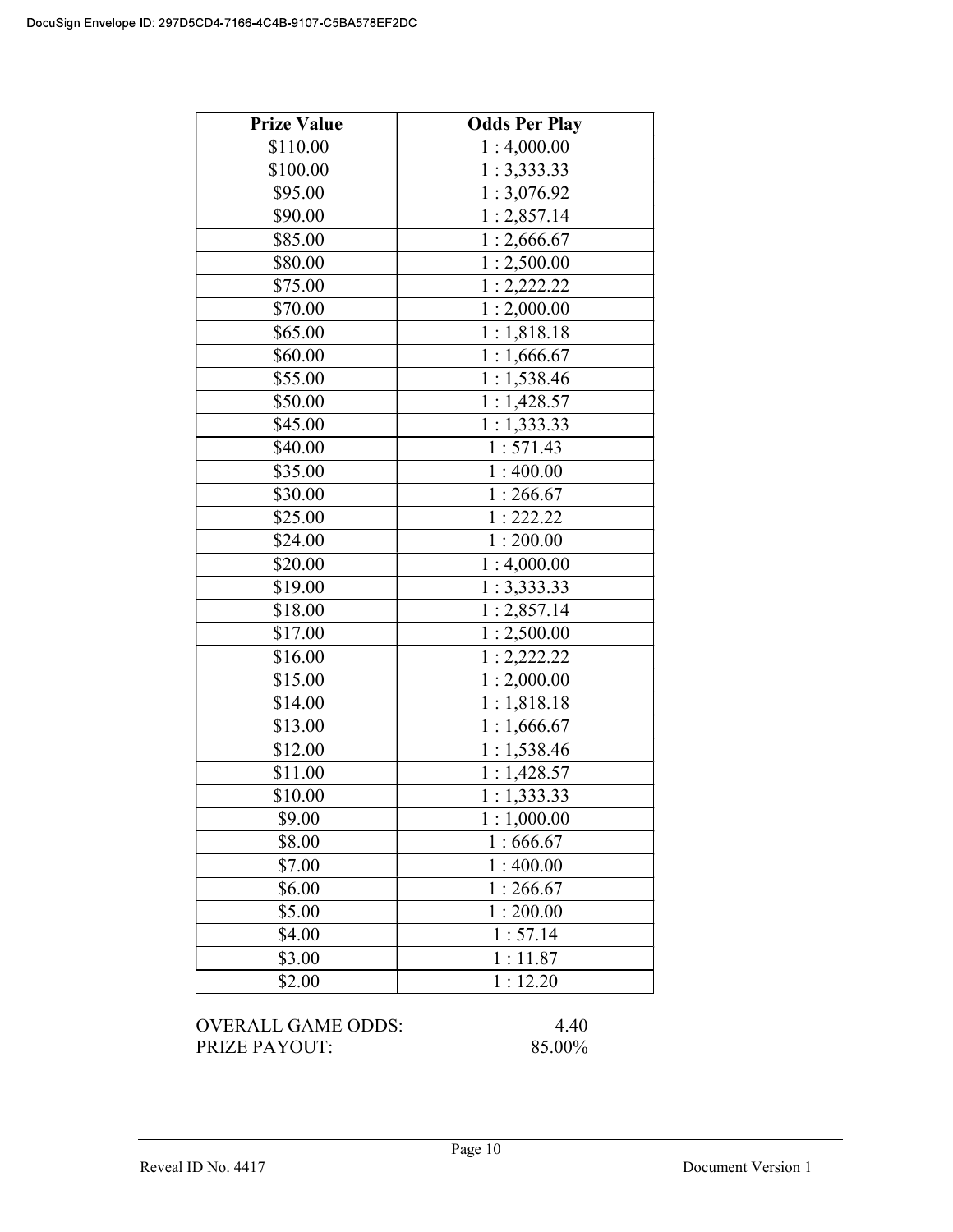# PRICE: \$3.00

| <b>Prize Value</b> | <b>Odds Per Play</b> |
|--------------------|----------------------|
| \$12,000.00        | 1:2,000,000.00       |
| \$6,000.00         | 1:1,000,000.00       |
| \$4,800.00         | 1:666,666.67         |
| \$3,600.00         | 1:500,000.00         |
| \$2,400.00         | 1:400,000.00         |
| \$1,200.00         | 1:200,000.00         |
| \$600.00           | 1: 133,333.33        |
| \$450.00           | 1:100,000.00         |
| \$360.00           | 1:80,000.00          |
| \$300.00           | 1:20,000.00          |
| \$270.00           | 1:13,333.33          |
| \$240.00           | 1:10,000.00          |
| \$210.00           | 1:6,666.67           |
| \$180.00           | 1:5,000.00           |
| \$165.00           | 1:4,000.00           |
| \$150.00           | 1:3,333.33           |
| \$142.50           | 1:3,076.92           |
| \$135.00           | 1:2,857.14           |
| \$127.50           | 1:2,666.67           |
| \$120.00           | 1:2,500.00           |
| \$112.50           | 1:2,222.22           |
| \$105.00           | 1:2,000.00           |
| \$97.50            | 1:1,818.18           |
| \$90.00            | 1:1,666.67           |
| \$82.50            | 1:1,538.46           |
| \$75.00            | 1:1,428.57           |
| \$67.50            | 1:1,333.33           |
| \$60.00            | 1:571.43             |
| \$52.50            | 1:400.00             |
| \$45.00            | 1:266.67             |
| \$37.50            | 1:222.22             |
| \$36.00            | 1:200.00             |
| \$30.00            | 1:4,000.00           |
| \$28.50            | 1:3,333.33           |
| \$27.00            | 1:2,857.14           |
| \$25.50            | 1:2,500.00           |
| \$24.00            | 1:2,222.22           |
| \$22.50            | 1:2,000.00           |
| \$21.00            | 1:1,818.18           |
| \$19.50            | 1:1,666.67           |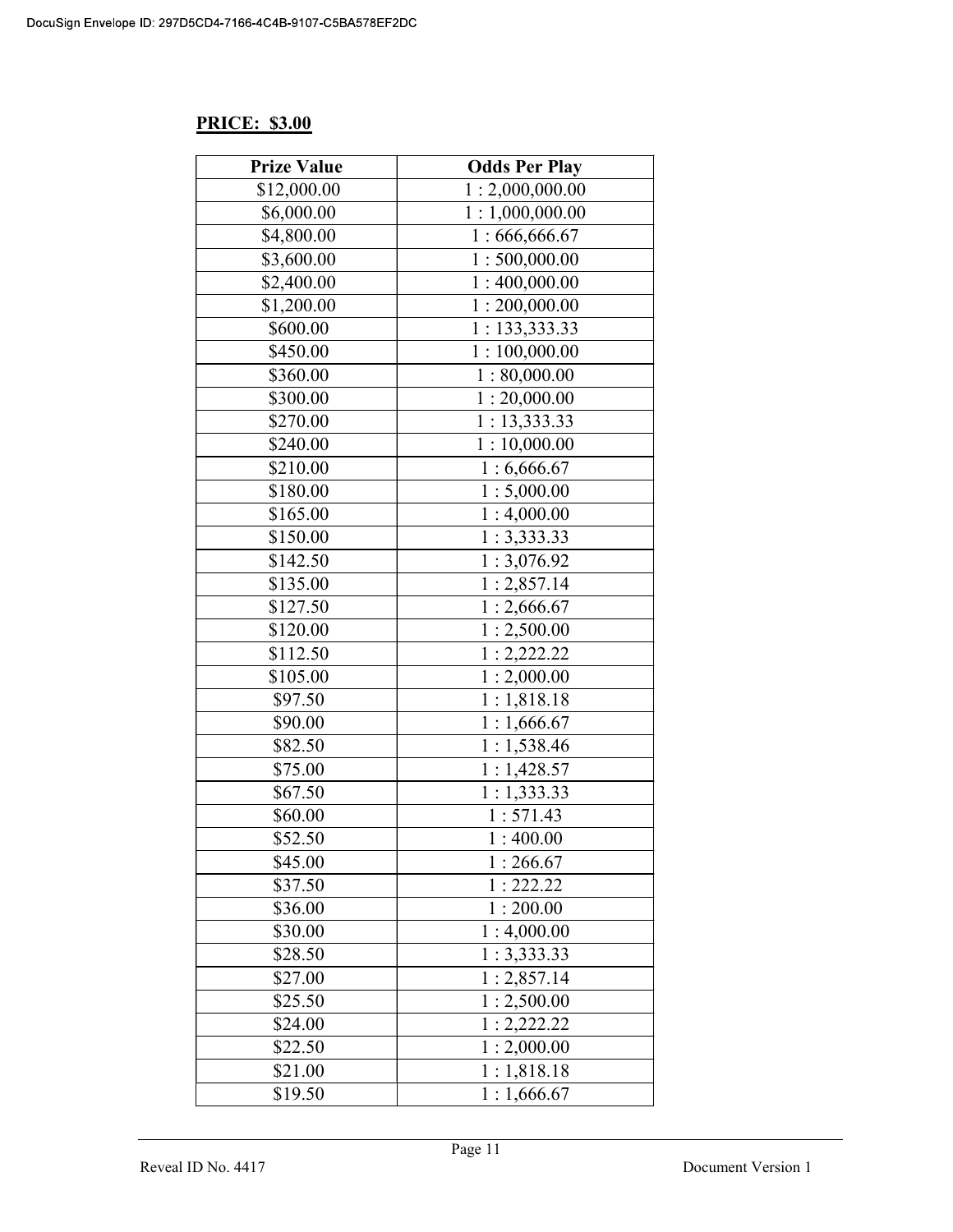| <b>Prize Value</b> | <b>Odds Per Play</b> |
|--------------------|----------------------|
| \$18.00            | 1:1,538.46           |
| \$16.50            | 1:1,428.57           |
| \$15.00            | 1:1,333.33           |
| \$13.50            | 1:1,000.00           |
| \$12.00            | 1:666.67             |
| \$10.50            | 1:400.00             |
| \$9.00             | 1:266.67             |
| \$7.50             | 1:200.00             |
| \$6.00             | 1:57.14              |
| \$4.50             | 1:11.87              |
| \$3.00             | 1:12.20              |

| OVERALL GAME ODDS: |  |
|--------------------|--|
| PRIZE PAYOUT:      |  |

 $4.40$ 85.00%

# PRICE: \$5.00

| <b>Prize Value</b> | <b>Odds Per Play</b> |
|--------------------|----------------------|
| \$20,000.00        | 1:2,000,000.00       |
| \$10,000.00        | 1:1,000,000.00       |
| \$8,000.00         | 1:666,666.67         |
| \$6,000.00         | 1:500,000.00         |
| \$4,000.00         | 1:400,000.00         |
| \$2,000.00         | 1:200,000.00         |
| \$1,000.00         | 1:133,333.33         |
| \$750.00           | 1:100,000.00         |
| \$600.00           | 1:80,000.00          |
| \$500.00           | 1:20,000.00          |
| \$450.00           | 1: 13,333.33         |
| \$400.00           | 1:10,000.00          |
| \$350.00           | 1:6,666.67           |
| \$300.00           | 1:5,000.00           |
| \$275.00           | 1:4,000.00           |
| \$250.00           | 1:3,333.33           |
| \$237.50           | 1:3,076.92           |
| \$225.00           | 1:2,857.14           |
| \$212.50           | 1:2,666.67           |
| \$200.00           | 1:2,500.00           |
| \$187.50           | 1:2,222.22           |
| \$175.00           | 1:2,000.00           |
| \$162.50           | 1:1,818.18           |
| \$150.00           | 1:1,666.67           |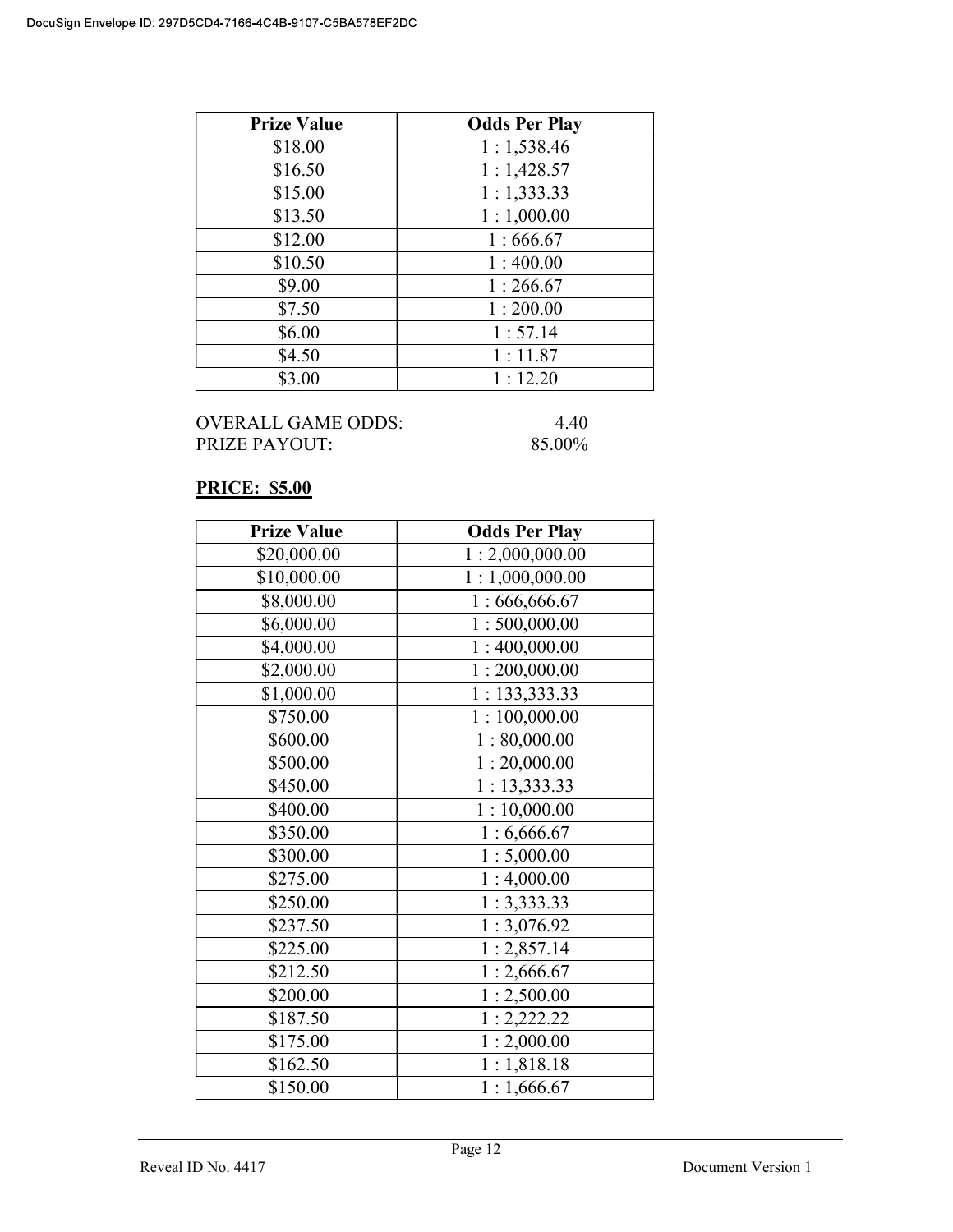| <b>Prize Value</b> | <b>Odds Per Play</b> |
|--------------------|----------------------|
| \$137.50           | 1:1,538.46           |
| \$125.00           | 1:1,428.57           |
| \$112.50           | 1:1,333.33           |
| \$100.00           | 1:571.43             |
| \$87.50            | 1:400.00             |
| \$75.00            | 1:266.67             |
| \$62.50            | 1:222.22             |
| \$60.00            | 1:200.00             |
| \$50.00            | 1:4,000.00           |
| \$47.50            | 1:3,333.33           |
| \$45.00            | 1:2,857.14           |
| \$42.50            | 1:2,500.00           |
| \$40.00            | 1:2,222.22           |
| \$37.50            | 1:2,000.00           |
| \$35.00            | 1:1,818.18           |
| \$32.50            | 1:1,666.67           |
| \$30.00            | 1:1,538.46           |
| \$27.50            | 1:1,428.57           |
| \$25.00            | 1:1,333.33           |
| \$22.50            | 1:1,000.00           |
| \$20.00            | 1:666.67             |
| \$17.50            | 1:400.00             |
| \$15.00            | 1:266.67             |
| \$12.50            | 1:200.00             |
| \$10.00            | 1:57.14              |
| \$7.50             | 1:11.87              |
| \$5.00             | 1:12.20              |

| OVERALL GAME ODDS:   | 4.40   |
|----------------------|--------|
| <b>PRIZE PAYOUT:</b> | 85.00% |

# PRICE: \$10.00

| <b>Prize Value</b> | <b>Odds Per Play</b> |
|--------------------|----------------------|
| \$40,000.00        | 1:2,000,000.00       |
| \$20,000.00        | 1:1,000,000.00       |
| \$16,000.00        | 1:666,666.67         |
| \$12,000.00        | 1:500,000.00         |
| \$8,000.00         | 1:400,000.00         |
| \$4,000.00         | 1:200,000.00         |
| \$2,000.00         | 1: 133,333.33        |
| \$1,500.00         | 1:100,000.00         |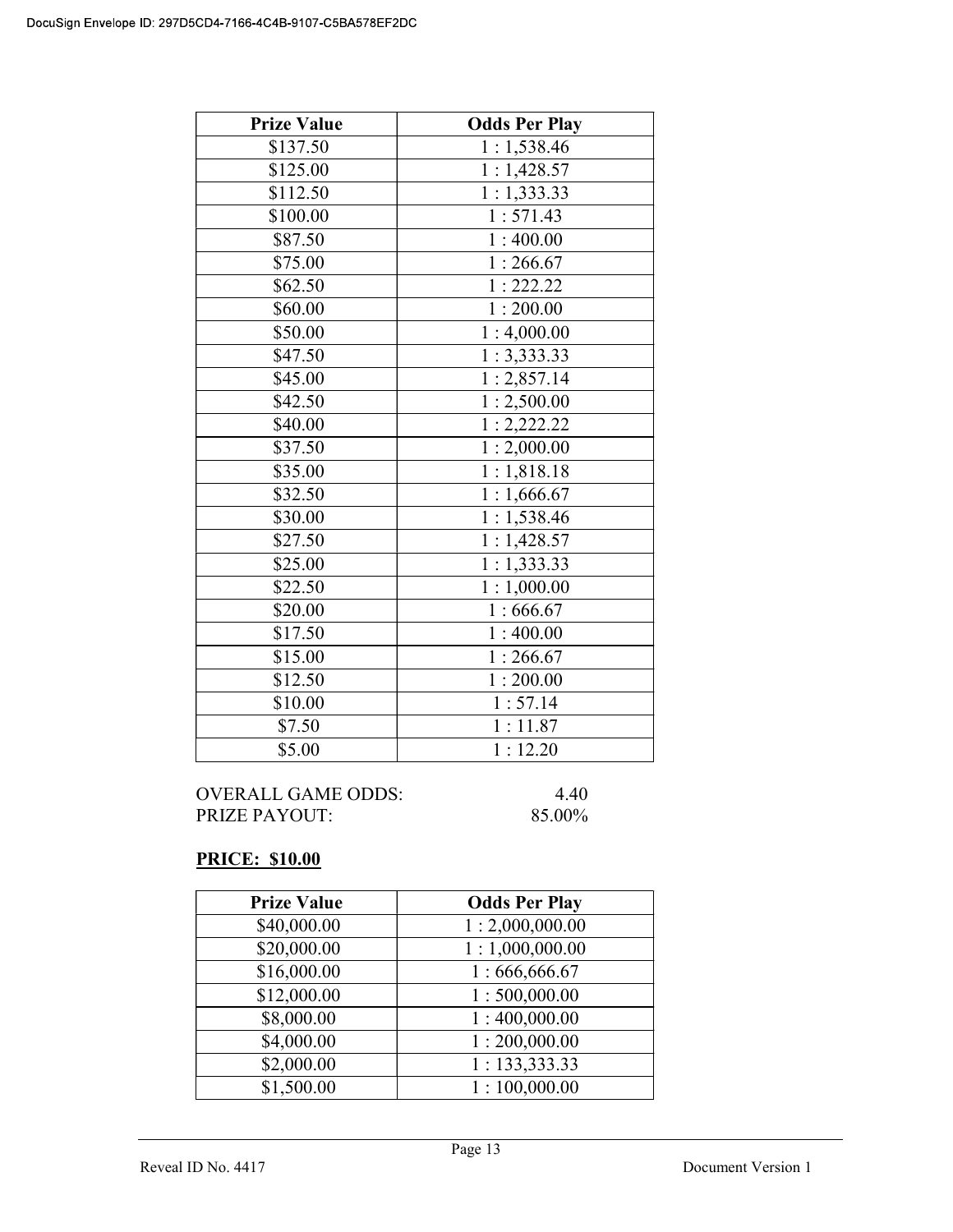| <b>Prize Value</b> | <b>Odds Per Play</b>      |
|--------------------|---------------------------|
| \$1,200.00         | 1:80,000.00               |
| \$1,000.00         | 1:20,000.00               |
| \$900.00           | 1: 13,333.33              |
| \$800.00           | 1:10,000.00               |
| \$700.00           | 1:6,666.67                |
| \$600.00           | 1:5,000.00                |
| \$550.00           | 1:4,000.00                |
| \$500.00           | $\overline{1}$ : 3,333.33 |
| \$475.00           | 1:3,076.92                |
| \$450.00           | 1:2,857.14                |
| \$425.00           | 1:2,666.67                |
| \$400.00           | 1:2,500.00                |
| \$375.00           | 1:2,222.22                |
| \$350.00           | 1:2,000.00                |
| \$325.00           | 1:1,818.18                |
| \$300.00           | $\overline{1:1,666.67}$   |
| \$275.00           | 1:1,538.46                |
| \$250.00           | 1:1,428.57                |
| \$225.00           | 1:1,333.33                |
| \$200.00           | 1:571.43                  |
| \$175.00           | 1:400.00                  |
| \$150.00           | 1:266.67                  |
| \$125.00           | 1:222.22                  |
| \$120.00           | 1:200.00                  |
| \$100.00           | 1:4,000.00                |
| \$95.00            | 1:3,333.33                |
| \$90.00            | 1:2,857.14                |
| \$85.00            | 1:2,500.00                |
| \$80.00            | 1:2,222.22                |
| \$75.00            | 1:2,000.00                |
| \$70.00            | 1:1,818.18                |
| \$65.00            | 1:1,666.67                |
| \$60.00            | 1:1,538.46                |
| \$55.00            | 1:1,428.57                |
| \$50.00            | 1:1,333.33                |
| \$45.00            | 1:1,000.00                |
| \$40.00            | 1:666.67                  |
| \$35.00            | 1:400.00                  |
| \$30.00            | 1:266.67                  |
| \$25.00            | 1:200.00                  |
| \$20.00            | 1:57.14                   |
| \$15.00            | 1:11.87                   |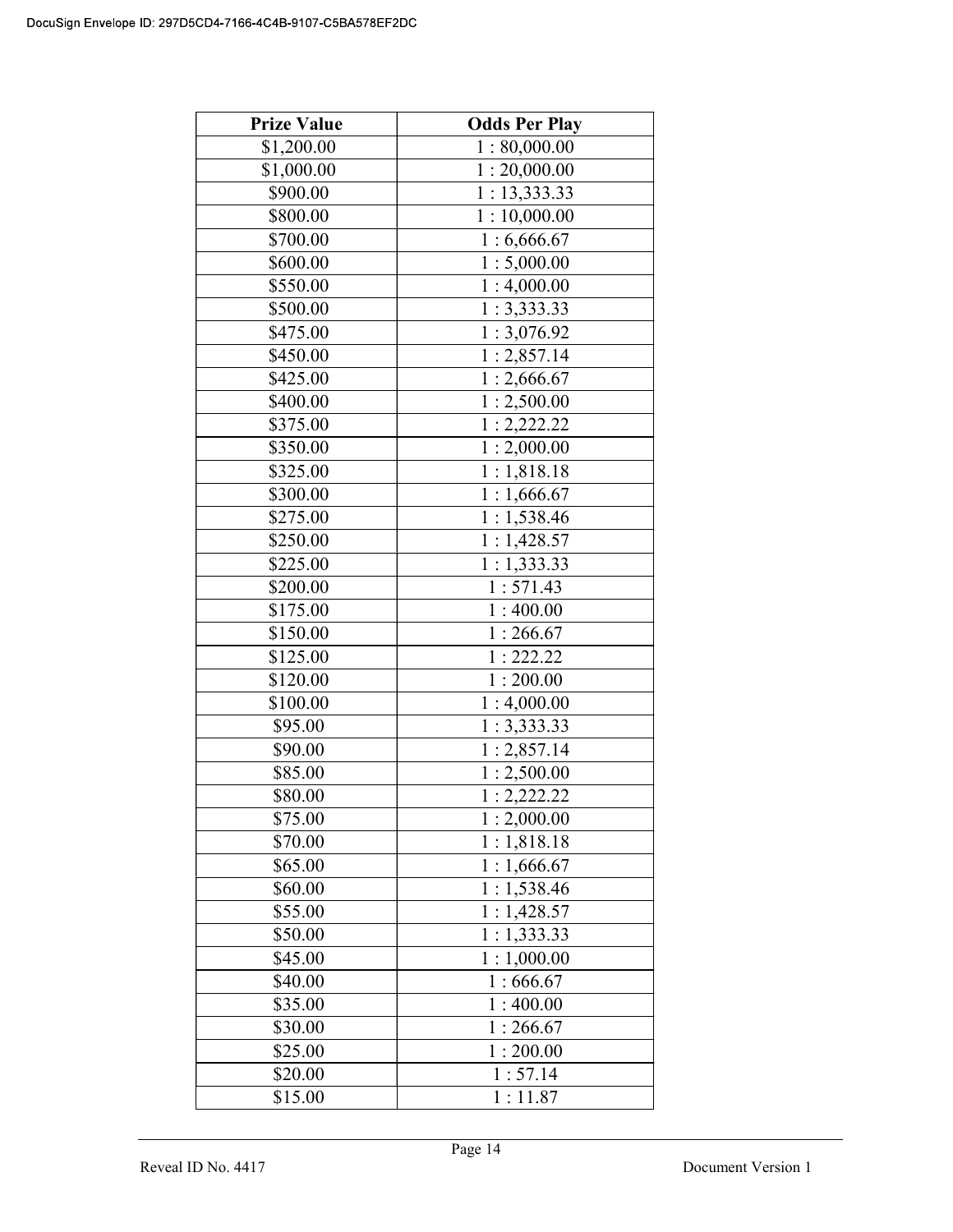| <b>Prize Value</b> | <b>Odds Per Play</b> |
|--------------------|----------------------|
| \$10.00            | 1:12.20              |

| OVERALL GAME ODDS: | 4.40   |
|--------------------|--------|
| PRIZE PAYOUT:      | 85.00% |

### PRICE: \$20.00

| <b>Prize Value</b> | <b>Odds Per Play</b> |
|--------------------|----------------------|
| \$80,000.00        | 1:2,000,000.00       |
| \$40,000.00        | 1:1,000,000.00       |
| \$32,000.00        | 1:666,666.67         |
| \$24,000.00        | 1:500,000.00         |
| \$16,000.00        | 1:400,000.00         |
| \$8,000.00         | 1:200,000.00         |
| \$4,000.00         | 1: 133, 333.33       |
| \$3,000.00         | 1:100,000.00         |
| \$2,400.00         | 1:80,000.00          |
| \$2,000.00         | 1:20,000.00          |
| \$1,800.00         | 1: 13,333.33         |
| \$1,600.00         | 1:10,000.00          |
| \$1,400.00         | 1:6,666.67           |
| \$1,200.00         | 1:5,000.00           |
| \$1,100.00         | 1:4,000.00           |
| \$1,000.00         | 1:3,333.33           |
| \$950.00           | 1:3,076.92           |
| \$900.00           | 1:2,857.14           |
| \$850.00           | 1:2,666.67           |
| \$800.00           | 1:2,500.00           |
| \$750.00           | 1:2,222.22           |
| \$700.00           | 1:2,000.00           |
| \$650.00           | 1:1,818.18           |
| \$600.00           | 1:1,666.67           |
| \$550.00           | 1:1,538.46           |
| \$500.00           | 1:1,428.57           |
| \$450.00           | 1:1,333.33           |
| \$400.00           | 1:571.43             |
| \$350.00           | 1:400.00             |
| \$300.00           | 1:266.67             |
| \$250.00           | 1:222.22             |
| \$240.00           | 1:200.00             |
| \$200.00           | 1:4,000.00           |
| \$190.00           | 1:3,333.33           |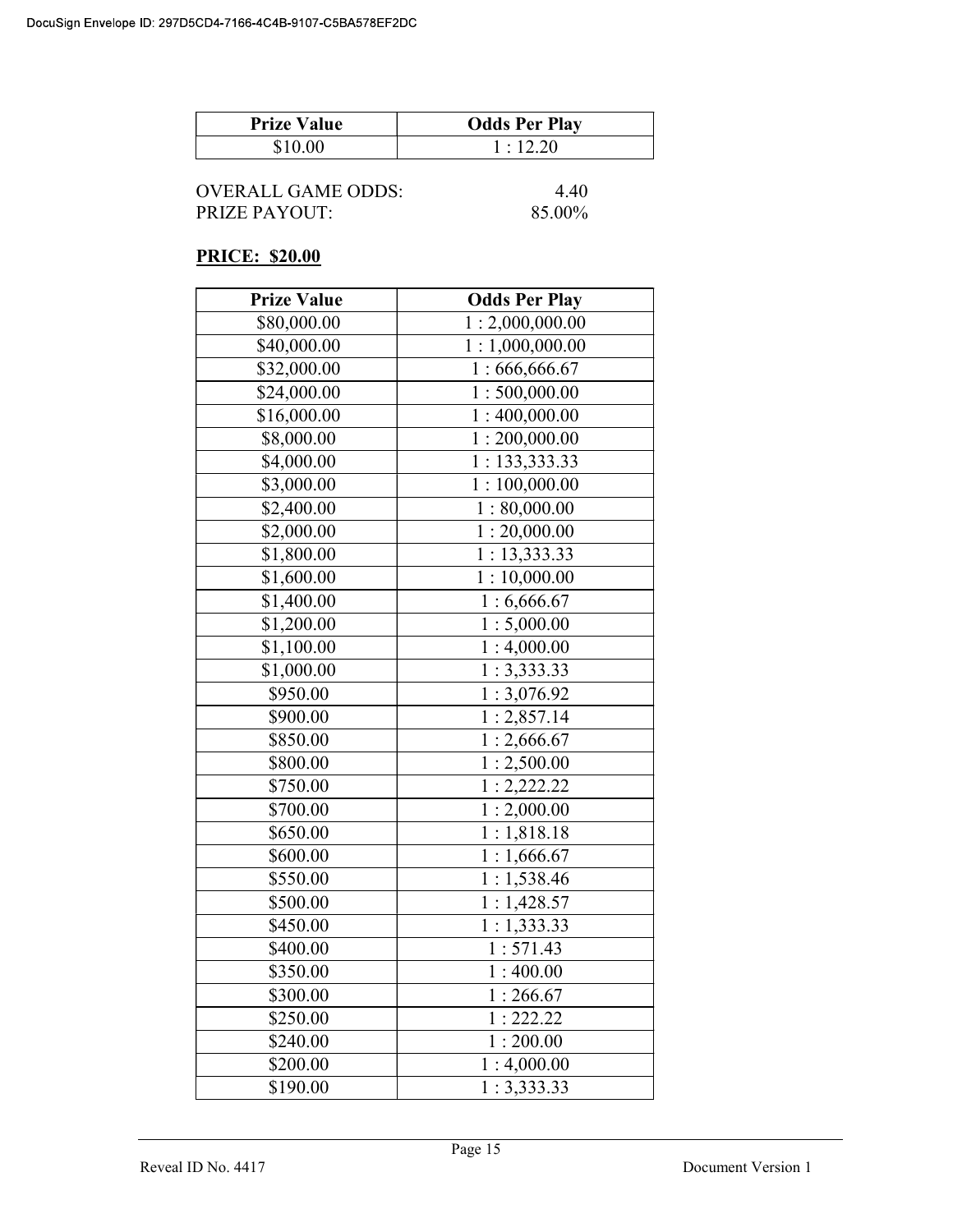| <b>Prize Value</b> | <b>Odds Per Play</b> |
|--------------------|----------------------|
| \$180.00           | 1:2,857.14           |
| \$170.00           | 1:2,500.00           |
| \$160.00           | 1:2,222.22           |
| \$150.00           | 1:2,000.00           |
| \$140.00           | 1:1,818.18           |
| \$130.00           | 1:1,666.67           |
| \$120.00           | 1:1,538.46           |
| \$110.00           | 1:1,428.57           |
| \$100.00           | 1:1,333.33           |
| \$90.00            | 1:1,000.00           |
| \$80.00            | 1:666.67             |
| \$70.00            | 1:400.00             |
| \$60.00            | 1:266.67             |
| \$50.00            | 1:200.00             |
| \$40.00            | 1:57.14              |
| \$30.00            | 1:11.87              |
| \$20.00            | 1:12.20              |

| OVERALL GAME ODDS:   | 4.40   |
|----------------------|--------|
| <b>PRIZE PAYOUT:</b> | 85.00% |

# 7. HOW TO CLAIM A PRIZE

Subject to all applicable state and federal laws, prizes won on an Instant Play Ticket must be claimed according to the process set out below and in the iLottery Terms of Use:

- A. Prizes of \$600 or less are automatically deposited into the winner's account, subject to the prize winnings account limit. If the prize amount would cause the prize winnings account balance to exceed this limit, a check for the amount of the prize will be mailed to the address on file for the winner's account;
- B. Prizes over \$600, and up to and including \$99,999.99, may be claimed online according to the process set out in the iLottery Terms of Use or claimed at Lottery headquarters; and
- C. Prizes of \$100,000 and over must be claimed at Lottery headquarters.

# 8. CLAIM PERIOD

 All prizes won on an Instant Play Ticket must be claimed no later than one hundred and eighty (180) days after the announced end of sales for the specific iLottery Instant Play Game. The game end date will be announced on the Website. If a valid claim is not made for a prize within the required time period, the prize shall constitute an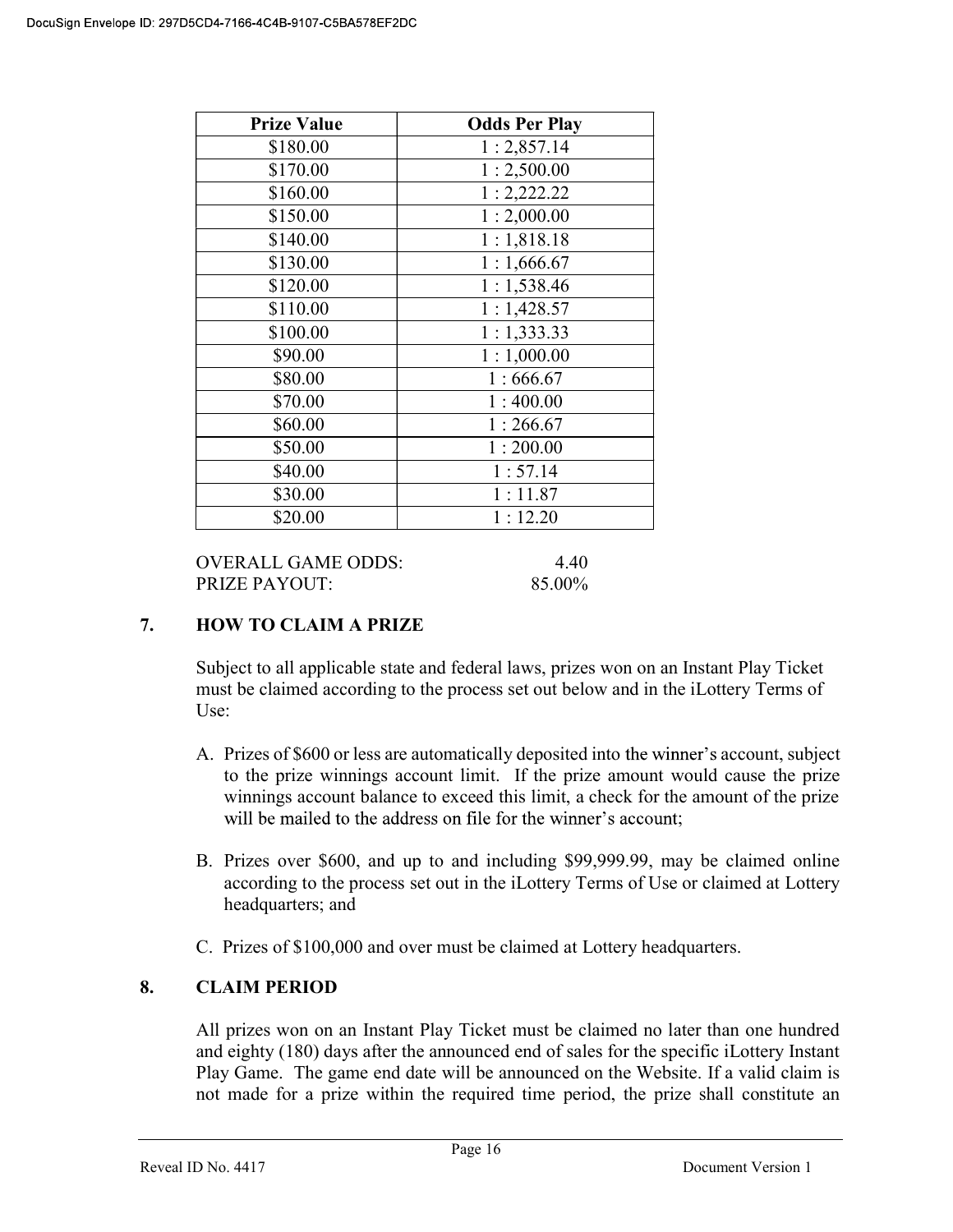unclaimed prize and addressed as provided in KRS 154A.110 (3). responsibility to take all required steps to claim any prize. The Lottery is not liable for any damages or losses resulting from a player's failure to properly claim a prize.

### 9. TICKET VALIDATION REQUIREMENTS

In order to be a valid winning Instant Play Ticket, all transaction data must be recorded and verified as a winning Instant Play Ticket on the computer system of the Lottery or of its contractors or subcontractors, and the transaction data must satisfy all validation requirements in every respect. Any Ticket not passing all the validation requirements is void and is ineligible for any prize.

# 10. TAXES AND DEBT SET OFF

 Kentucky and federal withholding shall be withheld by the KLC from prize payments in such amounts as may be required, in accordance with applicable provisions of state and federal law. Prizes are subject to set off of certain debts as required by law.

# 11. DISPUTES

- A. In the event a dispute between the KLC and player occurs as to whether a prize has been won or paid, the President's decision is final. The President may, solely at his or her discretion, replace the disputed Instant Play Ticket(s) with an Instant Play Ticket or Tickets of equivalent sale price from a current KLC iLottery Instant Game or may refund the price. This shall be the sole and exclusive remedy of the purchaser in the event of such disputes.
- B. A claim may not be premised on human or electronic error in the communication, display, or transmission of data regardless of how that data is recorded, displayed, or transmitted. A claim may not be premised on any intentional human, electronic or other form of communication that was not authorized by the KLC.

### 12. GOVERNING LAW

 In purchasing an Instant Play Ticket, the player agrees to comply with and abide by applicable federal and Kentucky state laws; all rules, regulations, directives and final decisions of the KLC; and all procedures established for the conduct of the Game.

### 13. PURCHASE AND PRIZE RESTRICTIONS

A. No iLottery Instant Ticket shall be purchased by and no prize paid to any of the following persons: any member of the Board of Directors, officer or employee of the KLC; any vendor (as defined in KRS 154A.010) or related entity; any member of the Board of Directors, officer, employee of, partner in, or owner of any vendor or related entity to the vendor; or any spouse, child, brother, sister, or parent residing as a member of the same household in the principal place of abode of any said person.